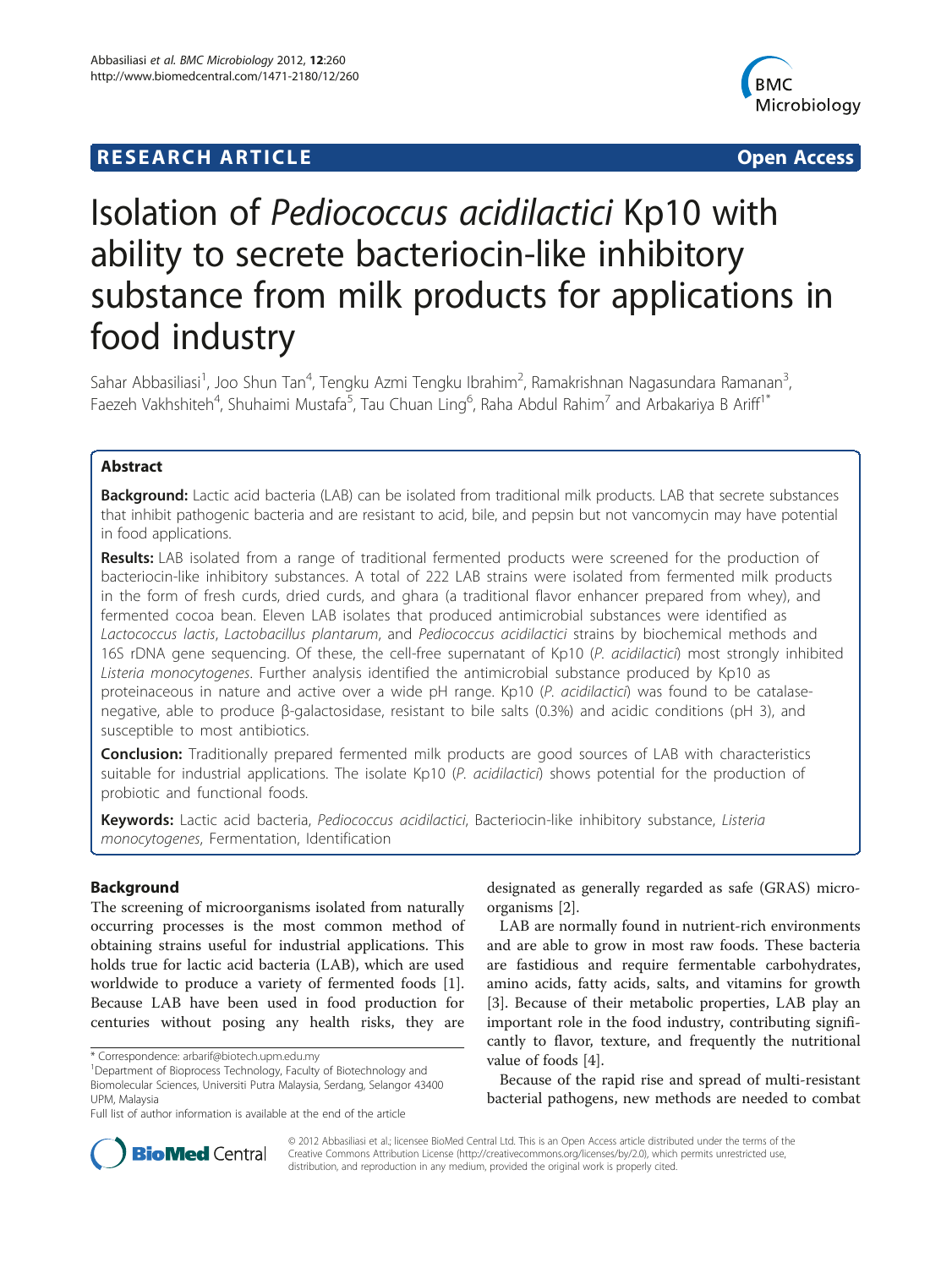<span id="page-1-0"></span>infection. Antibiotics are widely used to prevent the spread of pathogenic bacteria; however, many antibiotics are broad-spectrum drugs that kill bacterial species indiscriminately [\[5](#page-10-0)]. Bacteriocins have a relatively narrow spectrum of killing activity, and some can be considered pathogen-specific designer drugs. Given the diversity of bacteriocins produced in nature, it may be a relatively simple task to identify bacteriocins effective against specific human pathogens [[5\]](#page-10-0). In addition, bacteriocin use may reduce the need for chemical additives in food and minimize the intensity of food processing techniques, contributing to the production of more healthful foods [\[6](#page-10-0)].

In recent years, attention has been focused on LAB from different sources that produce bacteriocins that are considered safe as food biopreservatives and can be degraded by gastrointestinal proteases [\[7](#page-10-0)]. These probiotic compounds have been used in a variety of industrial applications relevant to both human and animal health without producing side effects. There is an ongoing need to identify new strains with useful characteristics. Therefore, the main objective of this study was to isolate and characterize LAB that produce bacteriocin-like inhibitory substances (BLIS) from traditionally prepared milk products (e.g., fresh curds, dried curds, and ghara) and locally fermented cocoa beans. These fermented products do not use starter cultures; fermentation is the result of wild flora present in the surrounding environment. Wild LAB strains represent a natural reservoir of strains not exposed to any industrial selection and are potential probiotics and bacteriocin producers [[8](#page-10-0)]. In this study we identified and characterized LAB strains that produce high BLIS levels for possible applications in the food industry.

## Results

#### Isolation of BLIS-producing strains

A total of 222 LAB strains were isolated from nine test samples (Table 1). After preliminary identification, 11 of these strains were found to produce antimicrobial substances. All 11 isolates were gram-positive, catalasenegative, and able to ferment glucose and produce acid. Both cocci and bacilli were identified. The isolates Kp8 and Kp10 showed the highest antimicrobial activity (888.56 AU/mL).

#### Characterization of isolates with API 50 CHL

The carbohydrate fermentation patterns of the 11 isolates were determined by using the API 50 CHL microidentification system (Table [2](#page-2-0)). The isolates Gh1, C22, and C13 were able to hydrolyze ribose, d-xylose, galactose, glucose, fructose, mannose, n-acetyl-glucosamine, amygdalin, esculin, arbutin, salicin, cellobiose, maltose, lactose, trehalose, starch, gentiobiose, and gluconate. However, mannitol and sucrose were hydrolyzed by Gh1 but not by C22 or C13. The isolates Kp8 and Kp10 were able to hydrolyze glycerol, l-arabinose, ribose, d-xylose, galactose, glucose, fructose, mannose, mannitol, nacetyl-glucosamine, esculin, salicin, cellobiose, gentiobiose, and d-tagatose. The isolates Com4, Pak1, Com5, C6, C7, and Pak7 were able to hydrolyze, ribose, galactose, glucose, fructose, mannose, mannitol, n-acetyl-glucosamine, amygdalin, arbutin, esculin, salicin, cellobiose, maltose, lactose, melibiose, sucrose, trehalose, melezitose, and gentiobiose but differed in their ability to metabolize glycerol, sorbose, rhamnose, sorbitol, α-methyl-d-mannoside, α-methyl-d-glucoside, raffinose, turanose, d-tagatose, l-fucose, d-arabitol, and gluconate. To identify the isolates, their carbohydrate metabolism patterns were analyzed using the API database (Table [3\)](#page-3-0).

|                                                           | Fresh curds  |                                                                                                                                                                                       |  |              | Dried curds |              |             |        | Ghara   | Fermented cocoa beans |                          |         |                |       |                 |
|-----------------------------------------------------------|--------------|---------------------------------------------------------------------------------------------------------------------------------------------------------------------------------------|--|--------------|-------------|--------------|-------------|--------|---------|-----------------------|--------------------------|---------|----------------|-------|-----------------|
|                                                           | Pq           | Cam<br>Cam <sub>5</sub><br>Cam4                                                                                                                                                       |  | Pak          |             | Кy           | Кp          |        |         | Sat Kbo               | Gh1                      |         |                |       |                 |
|                                                           |              |                                                                                                                                                                                       |  | Pak7<br>Pak1 |             |              | Kp8<br>Kp10 |        |         |                       |                          | C6      | C7             | C13   | C <sub>22</sub> |
| No. of LAB isolates<br>(cultured in MRS and M17)          | 10           | 8                                                                                                                                                                                     |  |              | 26          |              | 20<br>20    |        | 40      | 40                    | 10                       |         | 48             |       |                 |
| No. of isolates showing<br>antimicrobial activity         | $\mathbf{0}$ | $\overline{2}$                                                                                                                                                                        |  | 2            |             | $\mathbf{0}$ | 2           |        | $\circ$ | $\Omega$              |                          |         | $\overline{4}$ |       |                 |
| Cell morphology                                           | ND.          | <b>Bacilli</b>                                                                                                                                                                        |  | Bacilli      |             | <b>ND</b>    |             | Cocci  | ND.     | <b>ND</b>             | Cocci                    | Bacilli | Bacilli        | Cocci | Cocci           |
| Gram stain reaction                                       | <b>ND</b>    | $^{+}$                                                                                                                                                                                |  | $^{+}$       |             | <b>ND</b>    |             | $^{+}$ | ND.     | <b>ND</b>             | $+$                      | $^{+}$  |                |       |                 |
| Catalase activity                                         | <b>ND</b>    | $\overline{\phantom{a}}$                                                                                                                                                              |  | $\sim$       |             | <b>ND</b>    |             | $\sim$ | ND.     | <b>ND</b>             | $\overline{\phantom{a}}$ |         |                |       |                 |
| Glucose fermentation                                      | <b>ND</b>    | $^{+}$                                                                                                                                                                                |  | $^{+}$       |             | <b>ND</b>    | $^{+}$      |        | ND.     | <b>ND</b>             | $^{+}$                   |         | $^{+}$         |       |                 |
| Activity (AU/mL) against<br>L. monocytogenes<br>ATCC15313 | ND.          | $276.51^{\circ}$ $276.51^{\circ}$ $26.78^{\circ}$ $26.78^{\circ}$ ND 888.56 $^{\circ}$ 888.56 ND ND 115.21 $^{\circ}$ $26.78^{\circ}$ $26.78^{\circ}$ $26.78^{\circ}$ $26.78^{\circ}$ |  |              |             |              |             |        |         |                       |                          |         |                |       |                 |

Table 1 Morphological, biochemical characteristics and antimicrobial activity of LAB isolates

Positive reaction (+), negative reaction (-), not detected (ND).

Values with different superscript letters (a, b, c, d) are significantly different.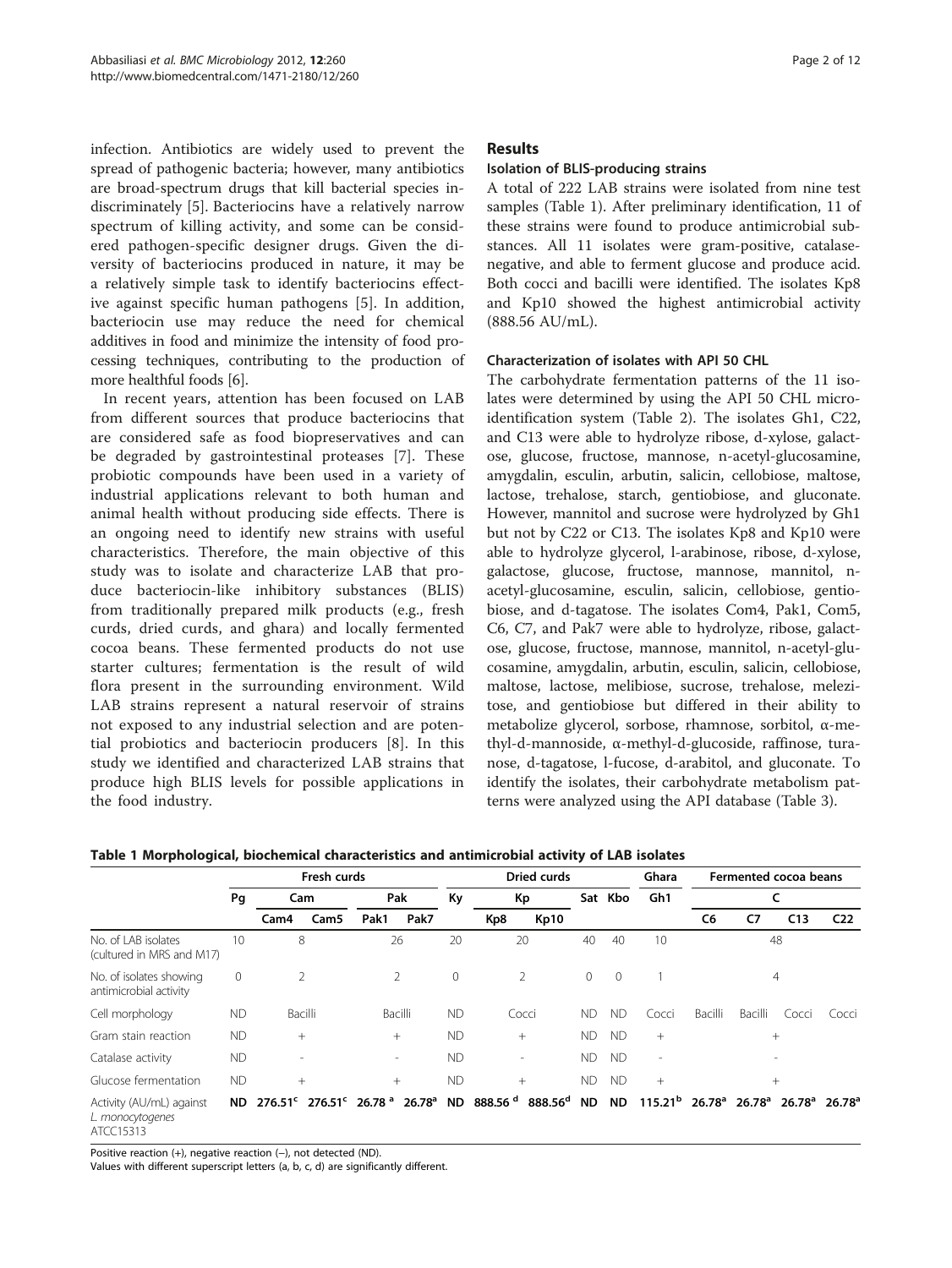|                |                         |        |                 |        |        |                                                |        |        |        |        | <b>LAB</b> isolates |    |                  |        |           |        |        |                                                |  |  |        |        |
|----------------|-------------------------|--------|-----------------|--------|--------|------------------------------------------------|--------|--------|--------|--------|---------------------|----|------------------|--------|-----------|--------|--------|------------------------------------------------|--|--|--------|--------|
|                |                         |        |                 |        |        | Gh1 Com4 Pak1 Kp8 Com5 Kp10 C22 C6 C7 C13 Pak7 |        |        |        |        |                     |    |                  |        |           |        |        | Gh1 Com4 Pak1 Kp8 Com5 Kp10 C22 C6 C7 C13 Pak7 |  |  |        |        |
| $\circ$        | Control                 |        |                 |        |        |                                                |        |        |        |        |                     |    |                  |        |           |        |        |                                                |  |  |        |        |
|                | Glycerol                |        | $^{+}$          | $^{+}$ |        |                                                |        |        |        |        | $+$                 |    | 26 Salicin       | $^{+}$ |           |        |        |                                                |  |  |        | $+$    |
|                | 2 Erythritol            |        |                 |        |        |                                                |        |        |        |        |                     |    | 27 Celiobiose    | $^{+}$ | $+$       | $^{+}$ | $^{+}$ | $+$                                            |  |  |        |        |
|                | 3 D-Arabinose           |        |                 |        |        |                                                |        |        |        |        |                     |    | 28 Maltose       | $^{+}$ | $^{+}$    | $+$    |        |                                                |  |  |        | $^{+}$ |
| $\overline{4}$ | L- Arabinose            |        |                 |        |        |                                                |        |        |        |        |                     | 29 | Lactose          | $^{+}$ | $+$       | $^{+}$ |        | $^{+}$                                         |  |  | $^{+}$ | $^{+}$ |
|                | 5 Ribose                | $^{+}$ | $+$             | $+$    | $+$    |                                                |        |        |        |        | $+$                 |    | 30 Melibiose     |        | $^{+}$    | $+$    |        |                                                |  |  |        | $+$    |
|                | 6 D-Xylose              | $^{+}$ |                 |        |        |                                                |        |        |        | $^{+}$ |                     | 31 | Sucrose          | $^{+}$ | $^{+}$    | $^{+}$ |        |                                                |  |  |        | $^{+}$ |
|                | 7 L-Xylose              |        |                 |        |        |                                                |        |        |        |        |                     |    | 32 Trehalose     | $^{+}$ | $^{+}$    | $+$    |        |                                                |  |  | $+$    | $+$    |
|                | 8 Adonitol              |        |                 |        |        |                                                |        |        |        |        |                     |    | 33 Inulin        |        |           |        |        |                                                |  |  |        |        |
|                | 9 ß-Methyl-D-Xyloside   |        |                 |        |        |                                                |        |        |        |        |                     |    | 34 Melezitose    |        |           |        |        |                                                |  |  |        |        |
|                | 10 Galactose            | $+$    | $^{+}$          | $^{+}$ | $^{+}$ | $^{+}$                                         |        |        |        | $^{+}$ | $^{+}$              | 35 | Raffinose        |        |           |        |        |                                                |  |  |        |        |
|                | 11 Glucose              | $+$    | $+$             | $^{+}$ | $^{+}$ | $^{+}$                                         | $^{+}$ |        |        | $^{+}$ | $+$                 | 36 | Starch           | $+$    |           |        |        |                                                |  |  |        |        |
|                | 12 Fructose             | $+$    | $^{+}$          | $^{+}$ | $^{+}$ | $^{+}$                                         | $^{+}$ |        |        |        |                     |    | 37 Glycogen      |        |           |        |        |                                                |  |  |        |        |
|                | 13 Mannose              | $^{+}$ | $^{+}$          | $+$    | $+$    | $^{+}$                                         | $+$    | $^{+}$ |        | $^{+}$ | $+$                 | 38 | Xylitol          |        |           |        |        |                                                |  |  |        |        |
|                | 14 Sorbose              |        |                 |        |        |                                                |        |        |        |        |                     |    | 39 Gentibiose    | $^{+}$ | $+$       | $^{+}$ | $^{+}$ |                                                |  |  |        | $^{+}$ |
|                | 15 Rhamnose             |        |                 |        |        |                                                |        |        |        |        |                     |    | 40 Turanose      |        |           |        |        |                                                |  |  |        |        |
|                | 16 Dulcitol             |        |                 |        |        |                                                |        |        |        |        |                     | 41 | D-Lyxose         |        |           |        |        |                                                |  |  |        |        |
|                | 17 Inositol             |        |                 |        |        |                                                |        |        |        |        |                     |    | 42 D-Tagatose    |        |           |        |        |                                                |  |  |        |        |
|                | 18 Mannitol             | $^{+}$ |                 |        |        |                                                |        |        |        |        | $+$                 |    | 43 D-Fucose      |        |           |        |        |                                                |  |  |        |        |
|                | 19 Sorbitol             |        |                 |        |        |                                                |        |        |        |        |                     |    | 44 L- Fucose     |        |           |        |        |                                                |  |  |        |        |
|                | 20 a-Methyl-D-Mannoside |        |                 |        |        |                                                |        |        |        |        |                     |    | 45 D-Arabitol    |        | $\ddot{}$ | $^{+}$ |        |                                                |  |  |        | $^{+}$ |
|                | 21 a-Methyl-D-Glucoside |        |                 |        |        |                                                |        |        |        |        |                     |    | 46 L- Arabitol   |        |           |        |        |                                                |  |  |        |        |
|                | 22 N-Acetyl-Glucosamine | $^{+}$ | $\! + \!\!\!\!$ | $^{+}$ | $^{+}$ |                                                |        |        |        |        | $+$                 | 47 | Gluconate        | $^{+}$ |           |        |        |                                                |  |  |        |        |
|                | 23 Amygdalin            | $^{+}$ | $\! + \!\!\!\!$ | $^{+}$ |        | $^{+}$                                         |        |        |        | $^{+}$ | $+$                 | 48 | 2-Keto-Gluconate |        |           |        |        |                                                |  |  |        |        |
|                | 24 Arbutin              | $+$    | $^{+}$          |        |        |                                                |        |        |        |        | $^{+}$              | 49 | 5-Keto-Gluconate |        |           |        |        |                                                |  |  |        |        |
|                | 25 Esculin              | $^{+}$ | $+$             | $+$    |        |                                                |        |        | $^{+}$ | $+$    | $+$                 |    |                  |        |           |        |        |                                                |  |  |        |        |

# <span id="page-2-0"></span>Table 2 Biochemical profiles of LAB isolates

Gh1, C22, and C13: Lactococcus lactis; Com4, Pak1, Com5, C6, C7, and Pak7: Lactobacillus plantarum; Kp8 and Kp10: Pediococcus acidilactici (+ indicates utilization of sugars).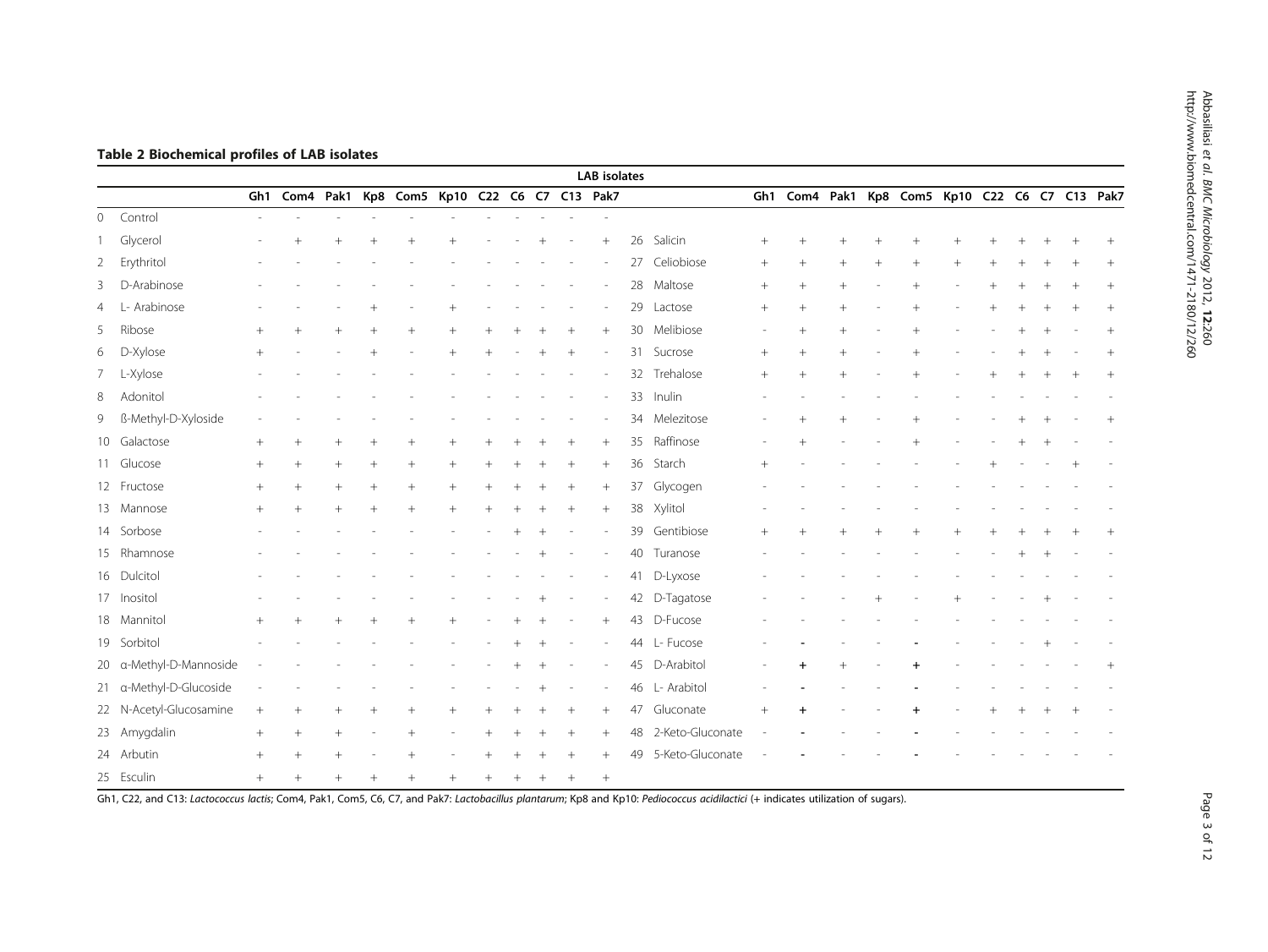| <b>Strain</b><br><b>Sources</b> |                  | <b>Species</b>           | % Accuracy (50 CHL) | % Similarity (BLASTN) |  |  |
|---------------------------------|------------------|--------------------------|---------------------|-----------------------|--|--|
| Ghara                           | Gh <sub>1</sub>  | Lactococcus lactis       | 99.9                | 98                    |  |  |
| Fresh curd (market)             | Com4             | Lactobacillus plantarum  | 99.6                | 97                    |  |  |
|                                 | Com <sub>5</sub> | Lactobacillus plantarum  | 99.6                | 99                    |  |  |
|                                 | Pak1             | Lactobacillus plantarum  | 99.5                | 99                    |  |  |
|                                 | Pak7             | Lactobacillus plantarum  | 99.5                | 99                    |  |  |
| Dried curd                      | Kp8              | Pediococcus acidilactici | 99.6                | 95                    |  |  |
|                                 | Kp10             | Pediococcus acidilactici | 99.6                | 99                    |  |  |
| Fermented cocoa beans           | C22              | Lactococcus lactis       | 99.6                | 99                    |  |  |
|                                 | C6               | Lactobacillus plantarum  | 99.9                | 98                    |  |  |
|                                 | $C$ 7            | Lactobacillus plantarum  | 99.9                | 98                    |  |  |
|                                 | C13              | Lactococcus lactis       | 99.6                | 99                    |  |  |

#### <span id="page-3-0"></span>Table 3 Analysis of carbohydrate metabolism (ABI 50 CHL) and 16S rDNA sequence analysis (BLASTN) of BLISproducing LAB isolates

# Identification of isolates by 16S rDNA sequencing

PCR analysis of genomic DNA of the 11 isolates revealed bands that were the predicted size of 1.5 kb (Figure 1). The nucleotide sequences of these PCR products were compared with other 16S rDNA sequences in the Gen-Bank database by BLASTN (Table 3).

# Phylogenetic analysis of isolate Kp10

A phylogenetic tree was generated by using the neighbour-joining method after aligning the nucleotide sequence of isolate Kp10 (accession number: JN592051) with sequences in the GenBank database (Figure [2\)](#page-4-0). The isolate Kp10 formed a distinct cluster with Pediococcus acidilactici, supported by a bootstrap value of 100%.

# Physiological and biochemical characterization of isolate Kp10 (P. acidilactici)

The isolate Kp10 (P. acidilactici) was selected for further analysis based on its ability to produce high amounts of BLIS (Table [1\)](#page-1-0). This bacterium was a gram-positive,

catalase-negative coccus that was arranged in tetrads (Table [4\)](#page-4-0). Kp10 demonstrated the ability to grow in the presence of 2% NaCl and within a temperature range of 30°C to 45°C.

As shown in Table [5,](#page-5-0) Kp10 (P. acidilactici) was susceptible to 18 antibiotics (penicillin G, erythromycin, ceftriaxone, amikacin, ciprofloxacin, norfloxacin, chloramphenicol, cefuroxime sodium, tetracycline, nalidixic acid, ampicillin, gentamycin, nitrofurantoin, sulfamethoxazole/trimethoprim, vancomycin, novobiocin, kanamycin, and oxytetracycline), and resistant to five antibiotics (lincomycin, colistin sulphate, bacitracin, polymixin B, and cefamandole).

#### β-galactosidase activity

The isolate Kp10 (P. *acidilactici*) produced blue/green colonies on M17 agar supplemented with X-gal and IPTG, which confirmed the ability to secrete βgalactosidase.

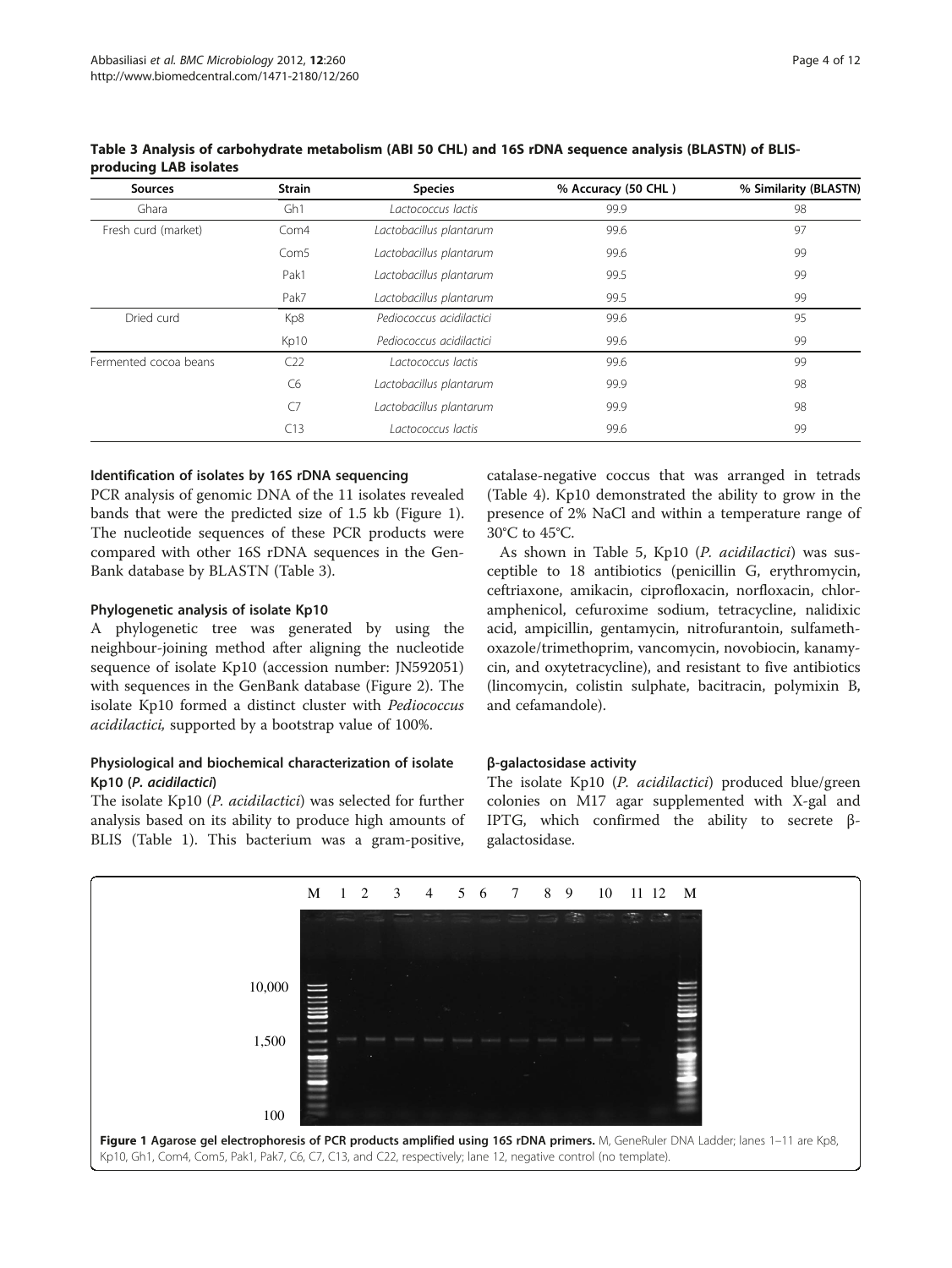<span id="page-4-0"></span>

#### Tolerance to bile salts

The ability of Kp10 (P. acidilactici) to tolerate bile salts is shown in Figure [3.](#page-6-0) Percent survival was >95% after 1 h incubation but was reduced to 89% after 4 h.

#### Table 4 Characteristics of isolate Kp10

| <b>Characteristics</b>             | Kp10 (Pediococcus acidilactici) |
|------------------------------------|---------------------------------|
| Gram stain reaction                | Gram-positive cocci             |
| Colony morphology                  |                                 |
| Size                               | $>0.1$ mm                       |
| Shape                              | Circular                        |
| Colour                             | Milky white                     |
| Elevation                          | Concave                         |
| Density                            | Mucoid and glistening           |
| <b>Biochemical characteristics</b> |                                 |
| Catalase                           |                                 |
| Physiological characteristics      |                                 |
| Growth in M17 broth:               |                                 |
| With 0.5% NaCl                     | $+$                             |
| With 2% NaCl                       | $^{+}$                          |
| With 4% NaCl                       |                                 |
| With 6.5% NaCl                     |                                 |
| With 10% NaCl                      |                                 |
| At 5°C                             |                                 |
| At 10°C                            |                                 |
| At 30°C                            | $^{+}$                          |
| At 35°C                            | $^{+}$                          |
| At 37°C                            | $^{+}$                          |
| At 45°C                            | $^{+}$                          |
| At 60°C                            |                                 |

Positive results (+), negative results (-).

#### Tolerance to low pH

The ability of Kp10 (P. acidilactici) to tolerate acidic conditions is shown in Figure [3.](#page-6-0) Percent survival at pH 3 was >97% after 1 to 3 h incubation.

#### Effect of pH and enzymes on BLIS activity

The effect of pH on Kp10 BLIS activity is shown in Table [6](#page-6-0). BLIS was stable after a 1-h incubation at pH 2 to 9, but activity was considerably reduced at pH 10 and not detectable at pH 11. The effect of various enzymes on BLIS activity is shown in Table [7](#page-6-0). Kp10 BLIS activity was retained in the presence of pepsin, α-amylase, and catalase but not in the presence of proteinase K or trypsin.

#### Discussion and conclusions

In recent years much attention has focused on bacteriocin-producing LAB isolated from various sources, because bacteriocins are considered safe as food biopreservatives and can be degraded by gastrointestinal proteases [\[9](#page-10-0)]. However, LAB species present in traditional foods of Southeast Asian countries have not been widely studied [\[10](#page-10-0)]. In this study, 11 LAB strains isolated from traditional fermented milk products and cocoa beans from rural areas of Malaysia and Iran were found to produce antimicrobial substances. These LAB isolates were characterized, and two of the strains (Kp8 and Kp10) produced substances active against *Listeria mono*cytogenes (888.56 AU/mL).

Phenotypic characterization based on sugar fermentation reveals biochemical properties of the microorganisms [[11\]](#page-10-0) but may not always provide a strong basis for LAB identification [\[12](#page-10-0)]. Although 16S rDNA sequence analysis is a powerful technique for identifying microorganisms and determining phylogenetic relationships [[13\]](#page-10-0), further analysis is needed for positive identification [[14\]](#page-10-0). Therefore, we used both of these methods to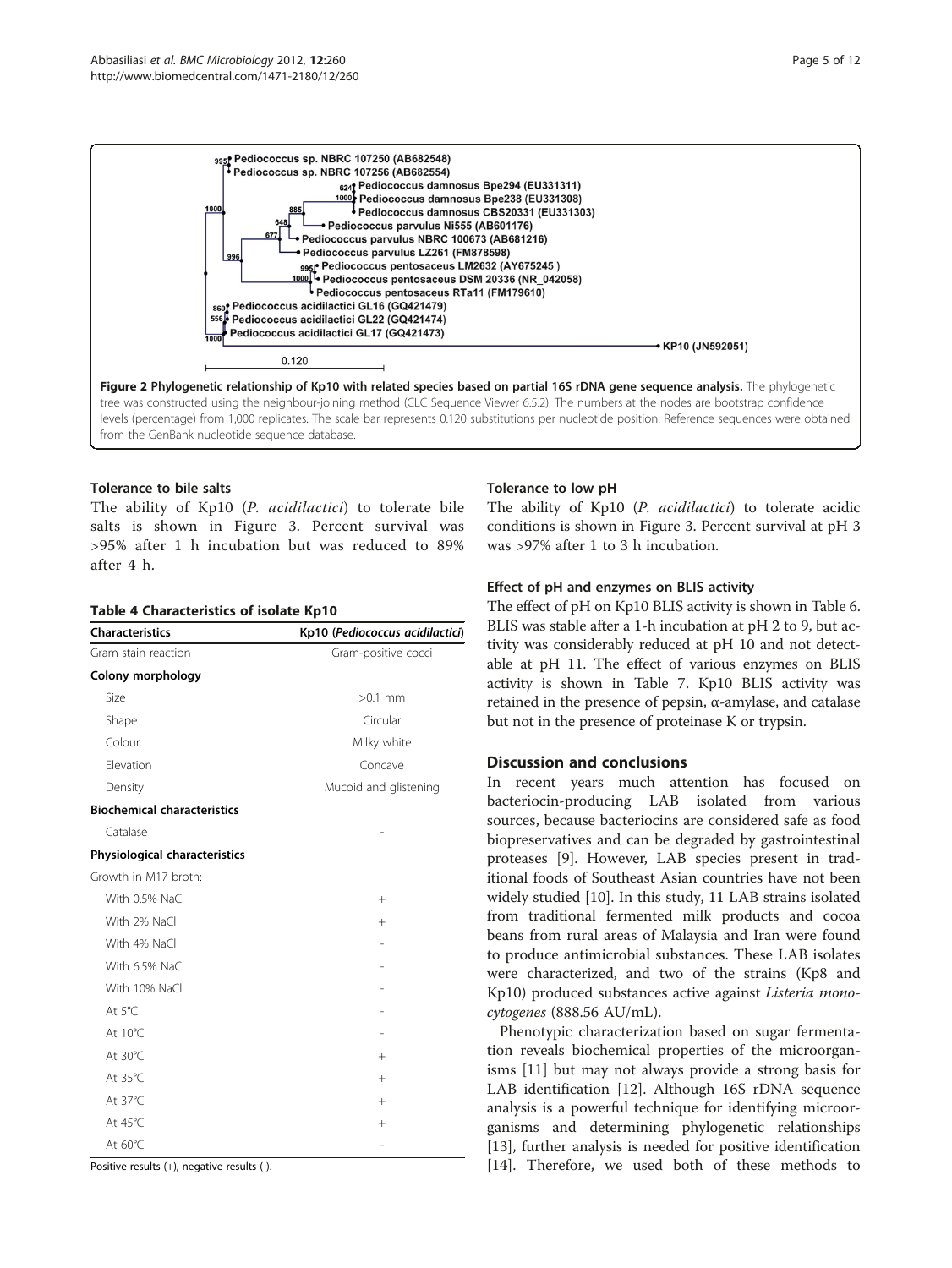| Antibiotic                    |                     |              |                  | Inhibition zone diameter |                  |
|-------------------------------|---------------------|--------------|------------------|--------------------------|------------------|
|                               | <b>Disc content</b> | Size (mm)    | $\leq$ 15 mm (R) | $16 - 20$ mm (I)         | $\geq$ 21 mm (S) |
| Penicillin G                  | 2 Units             | 24(0)        |                  |                          | $^{+}$           |
| Penicillin G                  | 10 Units            | 26.5 (0.07)  |                  |                          | $^{+}$           |
| Erythromycin                  | $15 \mu g$          | 32 (0)       |                  |                          | $^{+}$           |
| Erythromycin                  | $10 \mu g$          | 30(0)        |                  |                          | $^{+}$           |
| Ceftriaxone                   | 30 µg               | 33.08 (1.31) |                  |                          | $^{+}$           |
| Lincomycin                    | $10 \mu g$          | 0(0)         |                  |                          |                  |
| Colistin sulphate             | $10 \mu g$          | 0(0)         | $+$              |                          |                  |
| Streptomycin                  | $10 \mu g$          | 18.63 (0.88) |                  | $^{+}$                   |                  |
| Amikacin                      | $30 \mu g$          | 24.83 (0.25) |                  |                          | $^{+}$           |
| Cloxacillin                   | $5 \mu g$           | 19(0)        |                  | $+$                      |                  |
| Ciprofloxacin                 | $10 \mu g$          | 30 (0)       |                  |                          |                  |
| Norfloxacin                   | $10 \mu g$          | 24(0)        |                  |                          |                  |
| Chloramphenicol               | $30 \mu q$          | 32.28 (0.4)  |                  |                          |                  |
| Cefuroxime sodium             | $30 \mu g$          | 34.25 (0.35) |                  |                          |                  |
| Tetracycline                  | 30 µg               | 29.5 (0.07)  |                  |                          |                  |
| Tetracycline                  | $10 \mu q$          | 24(0)        |                  |                          | $^{+}$           |
| Nalidixic acid                | 30 µg               | 31(0)        |                  |                          | $^{+}$           |
| Ampicillin                    | $25 \mu g$          | 32 (0)       |                  |                          | $^{+}$           |
| Gentamycin                    | $10 \mu g$          | 22.5 (0.71)  |                  |                          | $^{+}$           |
| Gentamycin                    | 30 µg               | 28(0)        |                  |                          | $^{+}$           |
| Mecillinam                    | $25 \mu g$          | 19.72 (0.4)  |                  | $^{+}$                   |                  |
| Nitrofurantoin                | 300 µg              | 30(0)        |                  |                          | $+$              |
| Sulfamethoxazole/trimethoprim | $25 \mu g$          | 31 (0.14)    |                  |                          | $^{+}$           |
| Vancomycin                    | 30 µg               | 24.75 (0.04) |                  |                          | $^{+}$           |
| Bacitracin                    | $10 \mu g$          | 0(0)         |                  |                          |                  |
| Novobiocin                    | 30 µg               | 34.5 (0.07)  |                  |                          | $^{+}$           |
| Kanamycin                     | 30 µg               | 24.15 (0.21) |                  |                          | $^{+}$           |
| Neomycin                      | 30 µg               | 20(0)        |                  | $+$                      |                  |
| Polymixin B                   | 300 Units           | 0(0)         |                  |                          |                  |
| Oxytetracycline               | $30 \mu g$          | 21(0)        |                  |                          | $^{+}$           |
| Cefamandole                   | $30 \mu g$          | 12(0)        | $^{+}$           |                          |                  |

<span id="page-5-0"></span>Table 5 Growth inhibition of P. acidilactici Kp10 by disc diffusion method

For all experiments coefficient of variation was ≤5 %. Results (zone of inhibition) are expressed as mean (SD).

R, resistant; I, intermediate; S, susceptible.

identify the isolates. All 11 isolates were able to ferment ribose, galactose, glucose, fructose, mannose, n-acetylglucosamine, esculin, salicin, cellobiose and gentiobiose. Three different LAB species (Lactococcus lactis, Lactobacillus plantarum, and Pediococcus acidilactici) were identified using the API 50 CHL system and 16S rDNA analysis. Identification of Kp10 as P. acidilactici was confirmed by phylogenetic analysis (Figure [2\)](#page-4-0).

In addition, β-galactosidase activity, tolerance to bile salts and acid conditions, and antimicrobial activity were to evaluate the probiotic properties of Kp10 (P. acidilactici). The isolate was able to grow in the presence of 2% NaCl, but growth was inhibited by 3% NaCl. Homofermentative LAB are more resistant than heterofermentative LAB to NaCl [[15](#page-10-0)]. Pediococci strains are homofermentative, and tolerance to pH, temperature, and NaCl is species- and strain-dependent [[16\]](#page-10-0). Bacterial cells cultured in high salt concentrations experience a loss of turgor pressure, which affects cell physiology, enzyme and water activities, and metabolism [[17\]](#page-10-0); however, some bacteria overcome this effect by regulating osmotic pressure on both sides of the cell membrane [\[18](#page-10-0)]. Optimum temperature can also be used to differentiate among LAB strains [\[19\]](#page-10-0). Our results indicated that Kp10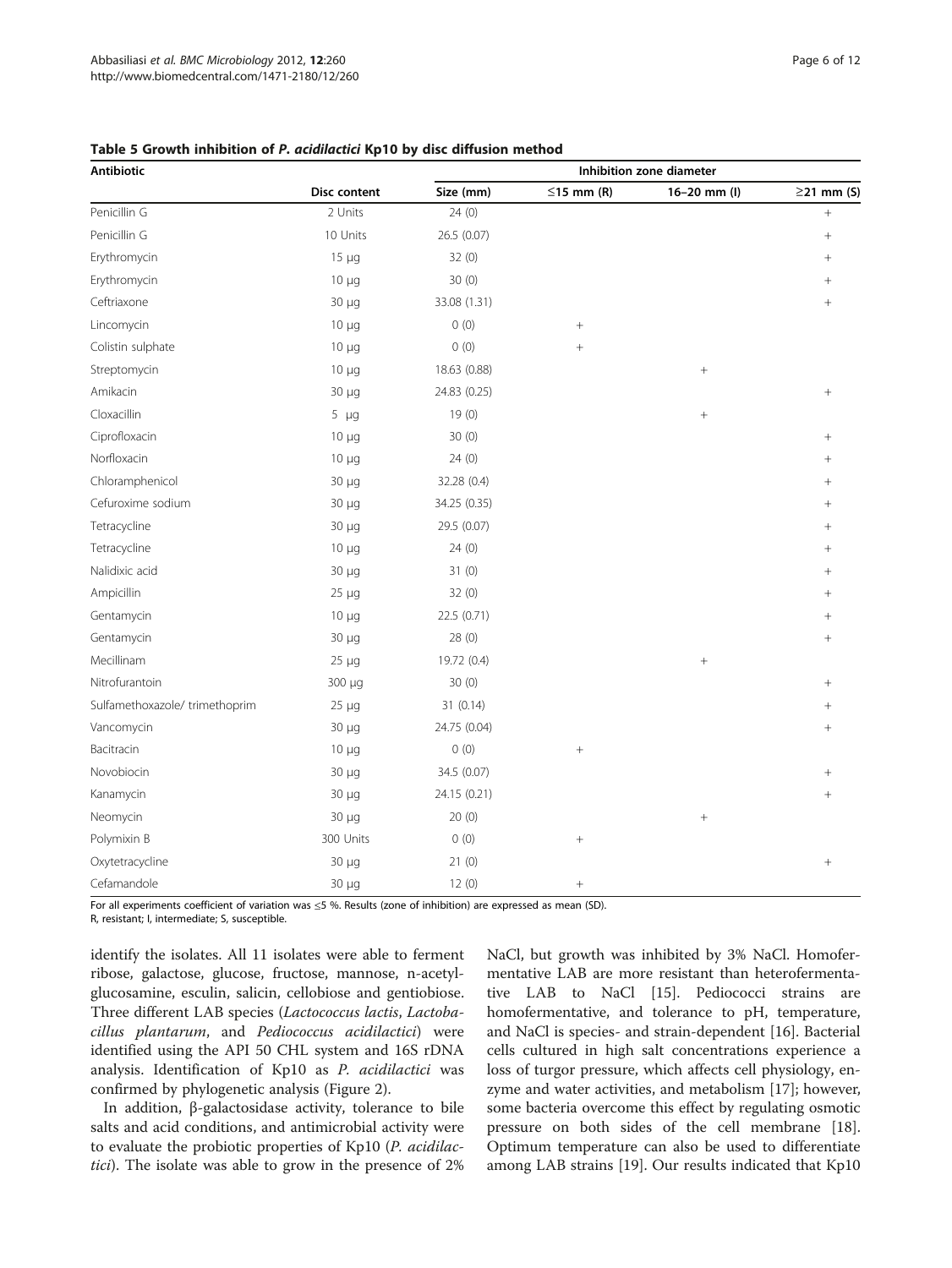<span id="page-6-0"></span>

(P. acidilactici) is a mesophile, which is in agreement with the findings of Ronald [[20](#page-10-0)].

LAB are found in many natural environments; however, antibiotic resistance in these bacteria is a growing concern [\[21](#page-10-0)]. Thus, sensitivity to antibiotics must be determined before LAB strains can be used in food production [\[22](#page-10-0)]. Antibiotic-resistant strains can be detrimental to the health of humans and animals [\[21](#page-10-0)], because they are capable of transferring antibiotic resistance genes to pathogenic bacteria [\[23](#page-10-0)], which can contaminate raw food products such as meat or milk.

| pH             | BLIS activity (AU/ mL) |
|----------------|------------------------|
| Control        | 6,853                  |
| $\overline{2}$ | 6,853                  |
| 3              | 6,853                  |
| 4              | 6,853                  |
| 5              | 6,853                  |
| 6              | 6,853                  |
| 7              | 6,853                  |
| 8              | 6,853                  |
| 9              | 6,853                  |
| 10             | 1,593                  |
| 11             | <b>ND</b>              |
|                |                        |

ND, not detected.

|  |  |  | Table 7 Effect of enzymes on BLIS activity |  |  |  |
|--|--|--|--------------------------------------------|--|--|--|
|--|--|--|--------------------------------------------|--|--|--|

| <b>Enzyme</b> | <b>BLIS activity (AU/mL)</b> |
|---------------|------------------------------|
| Control       | 6,853                        |
| Proteinase K  | <b>ND</b>                    |
| Trypsin       | <b>ND</b>                    |
| Pepsin        | 6,853                        |
| a-Amylase     | 6,853                        |
| Catalase      | 6,853                        |
| $MD = 122$    |                              |

ND, not detected.

Data on the antibiotic susceptibility of Pediococcus spp. isolated from food are limited. Penicillin G, imipenem, gentamicin, netilmicin, erythromycin, clindamycin, rifampin, chloramphenicol, daptomycin, and ramoplanin are generally active against Pediococcus species [\[24-27](#page-10-0)]. However, susceptibility is thought to be speciesdependent. We found that isolate Kp10 (P. acidilactici) was susceptible to ß-lactam antibiotics (penicillin G and ampicillin), as well as erythromycin, chloramphenicol, nitrofurantoin, and tetracycline. In contrast, previous studies have reported that LAB are often resistant to commonly used antibiotics such as β-lactams, cephalosporins, aminoglycosides, quinolone, imidazole, nitrofurantoin, and fluoroquinolones [\[23,28\]](#page-10-0). ß-lactams, which are bactericidal, are the most widely used class of antimicrobial agent because of their broad spectrum of action and excellent safety profile. ß-lactams inhibit bacteria cell wall synthesis and have a lethal effect on gram-positive bacteria. Erythromycin is a macrolide antibiotic with a range of action and efficacy similar to that of penicillin. Macrolides, which are bacteriostatic, bind to ribosomes to block protein synthesis and are effective against gram-positive microorganisms [[29\]](#page-10-0). The rationale for this contradictory finding with those of Halami, et al. [[28](#page-10-0)] and Herreros et al. [[23](#page-10-0)] is not known. Lactobacillus and Lactococcus were previously reported to be susceptible to β-lactam antibiotics [\[29\]](#page-10-0), which is in agreement with the findings of this study. It is possible that the reports of Halami et al. and Herreros et al. referred to LAB in general, whereas the present study specifically analyzed the species P. acidilactici.

The isolate Kp10 (P. *acidilactici*) was susceptible to a gram-negative antibiotic (nalidixic acid) and aminoglycosides (amikacin, kanamycin, neomycin, and strepto-mycin). In contrast, Zhou et al. [\[30](#page-10-0)] and Temmerman et al. [[26\]](#page-10-0) reported that most Lactobacillus, Enterococcus, and Pediococcus strains used as probiotics are resistant to gram-negative and aminoglycoside antibiotics. Thus, susceptibility to gram-negative antibiotics may be specific for this LAB species.

Vancomycin, an inhibitor of cell wall synthesis, is an important antibiotic because it is the last agent broadly effective against multi-drug resistant pathogens [\[29](#page-10-0)].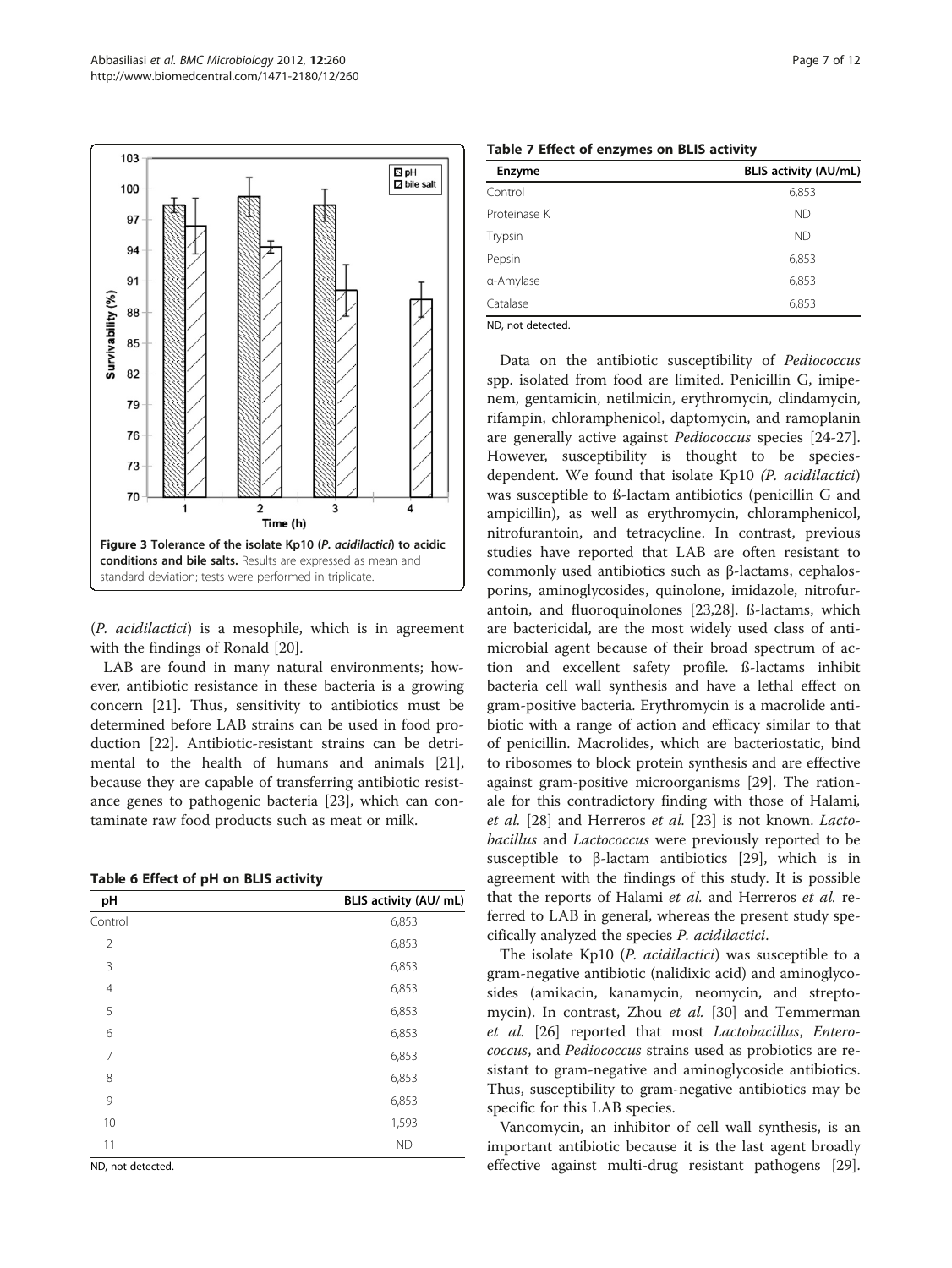Kp10 (P. acidilactici) was not resistant to vancomycin, making it potentially useful for applications in the food industry [\[31\]](#page-10-0). Kp10 (P. acidilactici) was also susceptible to sulfonamide. Resistance to this antibiotic is caused by mutations in the gene encoding dihydropteroate synthase or by acquisition of plasmid-borne genes carrying sulfonamide-resistant forms of the enzyme [[32\]](#page-10-0).

Our results also showed that Kp10 (P. acidilactici) produced blue/green colonies when grown on M17 agar supplemented with X-gal and IPTG, demonstrating βgalactosidase activity. β-galactosidase is involved in lactose digestion and is used in the production of lactose-free milk. β-galactosidase–producing bacteria may also be potential probiotics to reduce lactose intolerance [\[33](#page-10-0)].

Mean bile concentration in the human gastrointestinal tract is  $0.3\%$  (w/v), with a residence time of about 4 h [[34\]](#page-10-0). Therefore, we tested tolerance to bile salts at a concentration of 0.3%, which revealed 11% survival after 4 h. Bile salts interact with bacterial cell membranes, which are composed of lipids and fatty acids, inhibiting growth and killing many bacteria. The protonated (nondissociated) form of bile salt exhibits toxicity by a mechanism similar to that of organic acids. This is involves intracellular acidification and collapse of the proton motive force, which in turn, inhibits the nutrient transport. However, some LAB strains are able to hydrolyze bile salts with bile salt hydrolase [\[35](#page-10-0)].

Resistance to low pH is one of the major criteria for selecting strains for probiotic applications [[36\]](#page-10-0). Survival of Kp10 (P. acidilactici) at pH 3 exceeded 97%, suggesting its potential for use as a probiotic.

Several strains of P. acidilactici isolated from the intestine of healthy dairy cows and characterized using methods similar to those used in the present study were found to inhibit *Escherichia coli*. [\[37\]](#page-10-0). The authors reported that *P*. acidilactici was resistant to acid and bile salts, indicting the ability to survive and colonize in the intestine. In the present study, we found that Kp10 (P. acidilactici) was active against the pathogen *L. monocytogenes*. It is interesting to note that P. acidilactici from two different agricultural sources (intestine of dairy cows and a traditional milk product) showed promising prophylactic properties.

We found that the BLIS from Kp10 (P. acidilactici) was stable in a wide range of  $pH$  (2–9), suggesting that its antimicrobial activity was not due to the pH of the cell-free supernatant. The reduced activity at high pH was probably due to denaturation of the protein. A similar result was also observed for an antimicrobial compound produced by Lactococcus lactis, which was active at the pH range 2 to 10 and completely inactivated at pH 12 [\[38](#page-10-0)].

Since bacteriocins are proteinaceous substances, they must be sensitive to at least one proteolytic enzyme [\[39](#page-10-0)].

Therefore, bacteriocins can be identified in part by exposure to proteolytic enzymes [[40\]](#page-10-0). We found proteolytic enzyme treatment reduced the activity of the antimicrobial compound secreted by Kp10 (P. acidilactici). However, activity was not reduced by catalase, indicating that  $H_2O_2$  was not responsible for microbial inhibition, or  $α$ -amylase activity, indicating that the compound was not glycosylated, which is characteristic of most bacteriocins [\[41\]](#page-10-0). Complete inactivation activity was observed after treatment with proteinase K and trypsin, in accordance with a report by Albano et al. [\[42\]](#page-10-0) of pediocin PA-1 activity [[43](#page-10-0)]. Treatment with pepsin did not alter the antimicrobial activity of the BLIS in this study; however, proteolytic enzymes do not always reduce the antimicrobial activity of a bacteriocin [\[44\]](#page-10-0). Stability in the presence of a proteolytic enzyme could be due to unusual amino acids in the bacteriocin structure or cyclic N-terminal or C-terminal protected peptides [[45](#page-10-0)].

We conclude that isolate Kp10 (P. acidilactici) is a potential probiotic that may exert beneficial positive effects on intestinal flora, because the strain is tolerant of bile salts (0.3%) and acidic conditions (pH 3). To better understand its potential as a probiotic, future studies are needed to characterize the interactions of this P. acidilactici strain to the intestinal mucosal epithelium.

#### **Methods**

#### Isolation of lactic acid bacteria

Fresh curds (three varieties), dried curds (four varieties), ghara (one variety), and fermented cocoa beans were obtained from family-owned businesses in rural areas of Malaysia and Iran. Ghara is a traditional flavor enhancer that is popular in northern Iran. It is prepared by incubating a blend of flour with whey at room temperature for several days. Food samples (25 mL or 25 g, depending on type of sample) were mixed with 225 mL de Man Rogosa Sharpe (MRS) medium (Merck, Darmstadt, Germany). After a 24-h incubation at 30°C, cultures were serially diluted (10-fold) in buffered Andrade peptone water (Bio-Chemika, India). To prepare agar plates, MRS and M17 agar (Merck, Darmstadt, Germany) were supplemented with 0.01% (w/v) sodium azide to inhibit the growth of gram-negative bacteria. Diluted samples (100 μL) were spread on agar plates and incubated in anaerobic conditions at 30°C for 24 to 72 h. The isolates were evaluated by cell morphology, Gram stain reaction, and biochemical and physiological characteristics.

#### Physiological and biochemical characterization Cell morphology and Gram stain

Gram staining was carried out according to the routine procedure, and cell morphology was examined by light microscopy.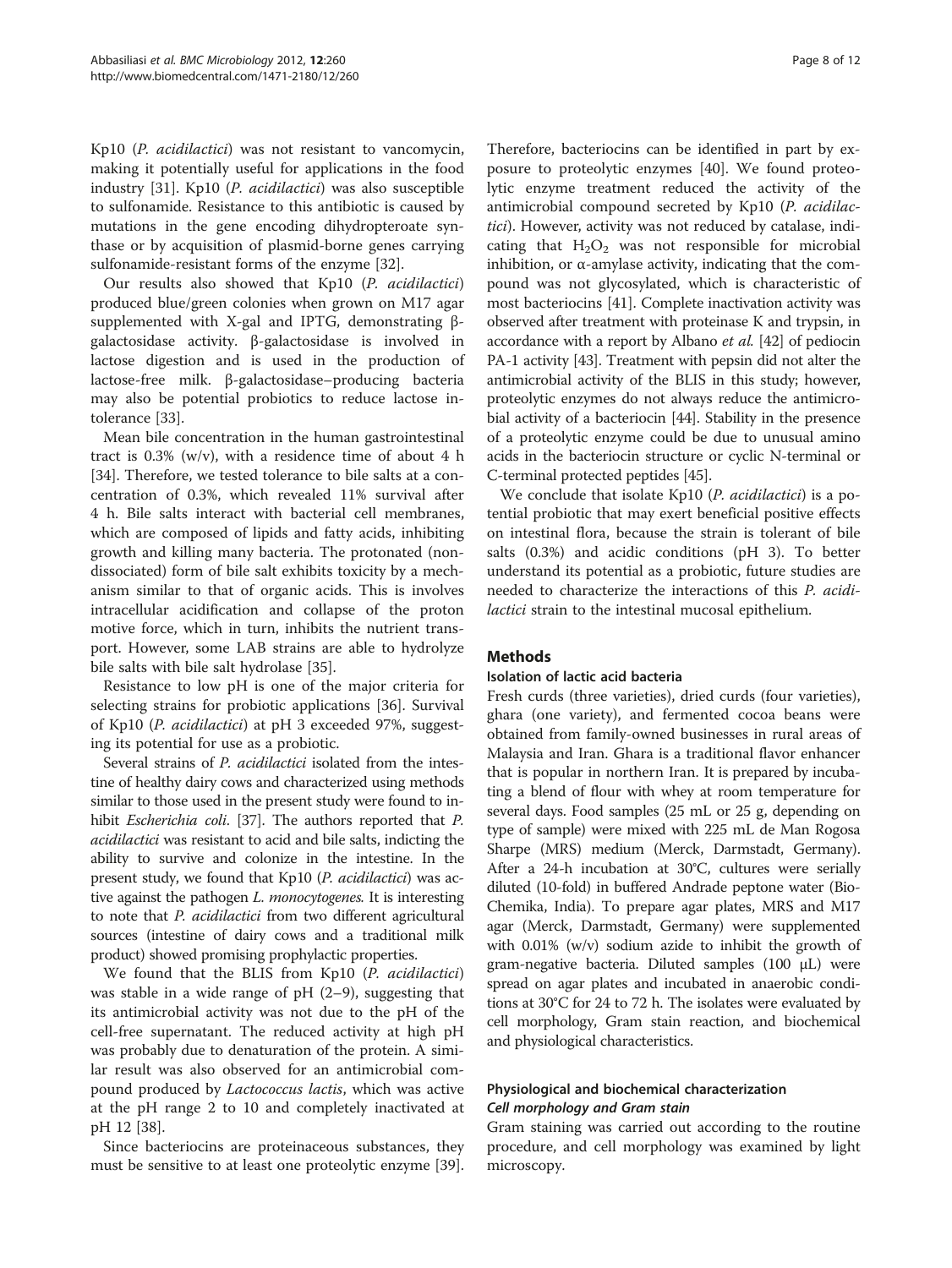#### Catalase activity

Catalase activity was determined by adding a drop of 3%  $(v/v)$  H<sub>2</sub>O<sub>2</sub> on a colony. Immediate effervescence was indicated a positive reaction.

#### Glucose fermentation test

Nutrient agar was prepared with 1% (w/v) of glucose and 0.004% (w/v) bromocresol purple (Sigma) as a pH indicator. Cultures (10 μL) were spread on the prepared agar. A yellow zone around the culture after 24-h incubation at 37°C indicated acid production.

#### Effect of NaCl concentration on growth

The isolates were inoculated (1% v/v) into M17 broth containing different concentrations of NaCl (0.5%, 2%, 4%, 6.5%, or 10%  $[w/v]$  and bromocresol purple and incubated at 37°C. After 48 h, growth was evaluated, indicated by a color change from purple to yellow.

#### Effect of temperature on growth

The isolates were inoculated (1% v/v) into M17 broth containing bromocresol purple and incubated for 48 h at different temperatures (4°C, 10°C, 30°C, 35°C, 37°C, 45°C, or 60°C). During the incubation, growth was evaluated at time intervals, indicated as a color change from purple to yellow.

#### Effect of low pH on growth

The isolates (1 mL) were inoculated into 9 mL sterile M17 broth, and the pH was adjusted to 3 using 0.5 N HCl. During incubation, growth was monitored as optical density at 650 nm using a spectrophotometer (Perkin Elmer, Lambda 25, USA). After incubation for 0, 1, 2, 3, or 4 h, viable microorganisms were enumerated using the pour plate technique. Diluted cultures (100 μL) were mixed with cooled M17 agar, poured into plates, and incubated at 37°C for 24 to 48 h. The number of colonies was determined using a colony counter and compared with the control (0 h) to determine acid tolerance [\[46](#page-10-0)].

Percent survival was calculated as follows:

Percent survival = (log cfu 
$$
t_f
$$
/log cfu  $t_i$ ) × 100% (1)

where  $t_f$  is the incubation time and  $t_i$  is 0 h (control).

#### Effect of bile salts on growth

Bile tolerance of the isolates was determined by the viable count method [\[47](#page-10-0)]. The isolates (1 mL) were inoculated into 9 mL sterile M17 broth enriched with 0.3% (w/v) bile salts (Oxoid) and incubated at 37°C. Growth was monitored as optical density at 650 nm using a spectrophotometer. After incubation for 0, 1, 2, 3, or 4 h, viable microorganisms were enumerated using the pour plate technique. The number of colonies was determined using a colony counter and compared with the control (0 h) to determine bile salt tolerance. Percent survival was calculated using Equation 1.

#### Antibacterial susceptibility testing

Susceptibility to 24 antibiotics was determined by using the disc diffusion method [[48\]](#page-10-0). Single colonies were inoculated into M17 broth and incubated at 37°C for 24 h. A sterile cotton wool swab dipped into the bacterial suspension was used to spread bacteria evenly on the surface of M17 agar plate.

Commercially available antibiotics discs (Oxide) containing penicillin G (2 units), erythromycin (10 μg), ceftriaxone (30 μg), colistin sulphate (10 μg), streptomycin (10 μg), amikacin (30 μg), norfloxacin (10 μg), chloramphenicol (30 μg), tetracycline (10 μg), nalidixic acid (30 μg), ampicillin (25 μg), gentamycin (30 μg), mecillinam (25 μg), nitrofurantoin (300 μg), sulfamethoxazole/ trimethoprim (25 μg), vancomycin (30 μg), kanamycin (30 μg), neomycin (30 μg), lincomycin (10 μg), cloxacillin (5 μg), ciprofloxacin (10 μg), cefuroxime sodium (30 μg), bacitracin (10 μg), or novobiocin (30 μg) were carefully placed on the surface of the dried agar plates to ensure uniform contact between the disc and agar. The plates were then incubated at 30°C for 24 h.

Inhibition zones (including the disc diameter) were measured, and isolates were categorized as sensitive  $(≥$ 21 mm), intermediate (16–20 mm), or resistant ( $\leq$ 15 mm), as previously described [[29,49\]](#page-10-0).

#### β-galactosidase activity

The method described by Karasova et al. [\[50](#page-11-0)] was used to test for β-galactosidase activity. The isolate was incubated at 37°C for 24 h on an MRS agar plate containing 0.01% X-gal (5-bromo-4-chloro-3-indolyl β-D-galactopyranoside, Vivantis, Malaysia) and 0.1 mM IPTG (isopropyl β-D-1-thiogalactopyranoside, Vivantis) dissolved in dimethyl sulfoxide.

#### Identification of isolates using API 50 CHL

API 50 CHL strips (API systems, bioMérieux, France) were used to characterize the isolates, according to the manufacturer's instructions. The inoculated strips were incubated at 30°C, and the reactions were observed after 48 h. The API database (bioMérieux SA) and accompanying computer software were used to interpret the results. Readings were taken after a 48-h incubation at 30°C. Growth on a particular substrate changed the color of the medium from violet to yellow, which was scored on a 5-point scale (intense yellow = 5). A score ≥3 was considered a positive result. The test was performed in triplicate.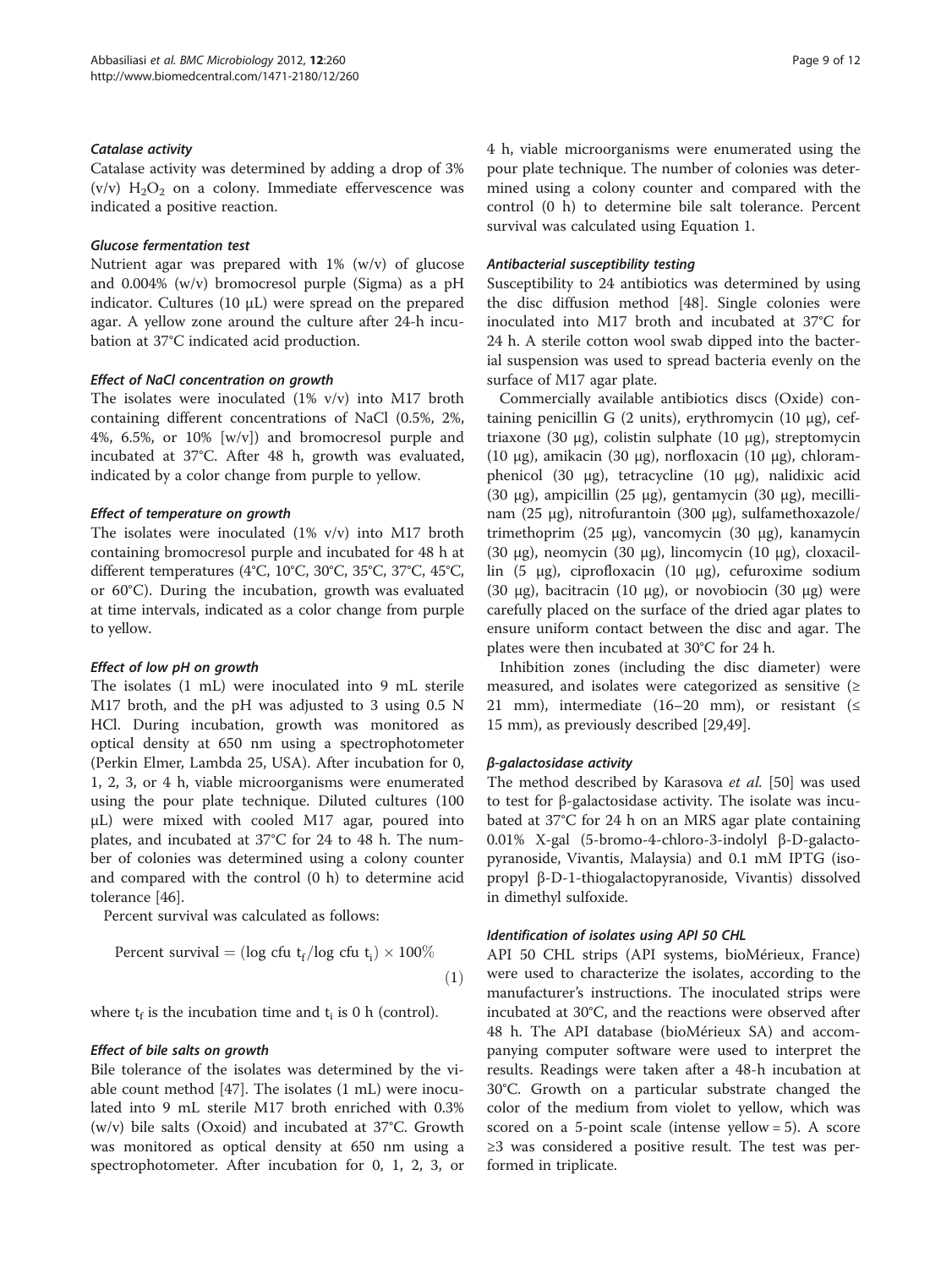# Identification of isolates by 16S rDNA sequencing and phylogenetic analysis

The isolates were identified by 16S rDNA sequencing to confirm the results obtained from biochemical identification. Briefly, the procedure is as follows.

DNA extraction DNA was extracted using the method described by Leenhouts et al. [\[51](#page-11-0)], with some modifications. Cells harvested from an overnight culture (1.5 mL) were resuspended in 200 μL distilled water containing 12 mg/mL lysozyme and incubated at 37°C for 90 min. After adding 100 μL sodium dodecyl sulfate  $(15\%$  (w/v), the solution was mixed by gentle inversion and incubated at 65°C for 5 to 10 min until the mixture was clear. Ice-cold 3 M sodium acetate (300 μL, pH 5.2) was added, and the solution was mixed gently, incubated on ice for 10 min, centrifuged at  $15,000 \times g$  for 12 min at 4°C, and then transferred to another tube. Phenol (600 μL) was then added, and the solution was centrifuged for 12 min at  $15,000 \times g$  at room temperature. The upper layer containing DNA was transferred to a clean tube, and the DNA was precipitated by incubation at −20°C overnight with one volume of 3 M sodium acetate and two volumes of ice-cold isopropanol. After centrifugation at  $15,000 \times g$  at  $4^{\circ}$ C for 10 min, the supernatant was carefully removed by pipetting, and the DNA pellet was washed with 1 mL ice-cold ethanol (70% v/v). To remove the alcohol, the sample was centrifuged at  $15,000 \times g$  for 10 min. The DNA was air-dried for 15 to 30 min before adding 40 μL 1× Tris-EDTA buffer and 2 μL RNase and then incubated at 37°C for 15 min. The DNA was stored at −20°C for subsequent use in experiments.

The DNA was analyzed by 0.7% (w/v) agarose gel electrophoresis at a constant voltage of 75 V for 45 min until the methylene blue dye reached approximately 10 mm from the base of the gel.

Sequencing and phylogenetic analysis The isolates were identified by PCR analysis using a set of primers (27 F and 1542–1522 R) specific for bacterial 16S rDNA [[52\]](#page-11-0) according to the method described by Chong et al. [[53\]](#page-11-0), with a slight modification. Briefly, for hot-start PCR, the polymerase was activated at 95°C for 5 min. PCR was performed as follows: denaturing at 95°C for 1 min, annealing at 55°C for 1 min, and extension at 72°C for 1 min for 30 cycles, followed by a final extension step at 72°C for 10 min.

After agarose gel electrophoresis, the PCR products were purified using the Wizard SV Gel and PCR Clean Up Kit (Promega, Madison, WI, USA) according to the manufacturer's instructions. The PCR products were sequenced and compared with reference sequences by conducting a BLAST search of the GenBank database (http://www.ncbi.nlm.nih.gov/blast/Blast.cgi). The 16S rDNA sequences were aligned using CLC Sequence Viewer 6.5.2, and a phylogenetic tree was constructed using the neighbour-joining method. Bootstrap resampling was carried out with 1,000 replications to estimate the confidence of tree topologies.

#### Antimicrobial activity test

The antimicrobial activity of the isolates was determined by the agar well diffusion method [[54\]](#page-11-0) using cell-free culture supernatants. The isolates were grown in M17 broth at 30°C for 24 h, and the cultures were centrifuged at  $12,000 \times g$  for 20 min at 4°C (rotor model 1189, Universal 22R centrifuge, Hettich AG, Switzerland). The supernatant (100  $\mu$ L) was placed into 6-mm wells of agar plates that were previously seeded  $(1\% \text{ v/v})$  with the actively growing test strain. The plates were incubated under optimal conditions for growth of the target microorganism. After 24 h, the growth inhibition zones were measured, and antimicrobial activity (AU/mL) was deter-mined as described by Parente et al. [\[55](#page-11-0)].

#### Effect of pH and enzymes on BLIS activity

The effect of pH on BLIS activity in the cell-free culture supernatant was evaluated by adjusting the pH from 2 to 11 with 1 N HCl or 1 N NaOH [\[41\]](#page-10-0). The cell-free culture supernatant was incubated at 37°C for 1 h before measuring BLIS activity. Sensitivity to enzymes was determined after a 2-h incubation with proteinase K, trypsin, pepsin, α-amylase, and catalase (final concentrations, 1 and 0.1 mg/mL) (all obtained from Sigma). The samples were incubated at 37°C, except for samples containing trypsin and catalase, which were incubated at 25°C and 37°C.

#### Competing interests

The authors declare that they have no competing interests.

#### Authors' contributions

SA carried out all the experimental work, which include strains isolation and characterization as well as identification of the antimicrobial substances, and also drafted the manuscript. JST conceived of the study and participated in experimental design. All authors contributed to the design and interpretation of experimental results, as well as editing and revising the manuscript. All authors have read and approved the final manuscript.

#### Author details

<sup>1</sup>Department of Bioprocess Technology, Faculty of Biotechnology and Biomolecular Sciences, Universiti Putra Malaysia, Serdang, Selangor 43400 UPM, Malaysia. <sup>2</sup>Department of Veterinary Preclinical Sciences, Faculty of Veterinary Medicine, Universiti Putra Malaysia, Serdang, Selangor 43400 UPM, Malaysia. <sup>3</sup>Chemical and Sustainable Process Engineering Research Group, School of Engineering, Monash University, Bandar Sunway, Selangor 46150, Malaysia. <sup>4</sup> Institute of Bioscience, Universiti Putra Malaysia, Serdang, Selangor 43300, Malaysia. <sup>5</sup>Department of Microbiology, Faculty of Biotechnology and Biomolecular Sciences, Universiti Putra Malaysia, Serdang, Selangor 43400 UPM, Malaysia. <sup>6</sup>Institute of Biological Sciences, Faculty of Science, Universiti Malaya, Lembah Pantai, Kuala Lumpur 50603, Malaysia. <sup>7</sup>Department of Cell and Molecular Biology, Faculty of Biotechnology and Biomolecular Sciences, Universiti Putra Malaysia, Serdang, Selangor 43400 UPM, Malaysia.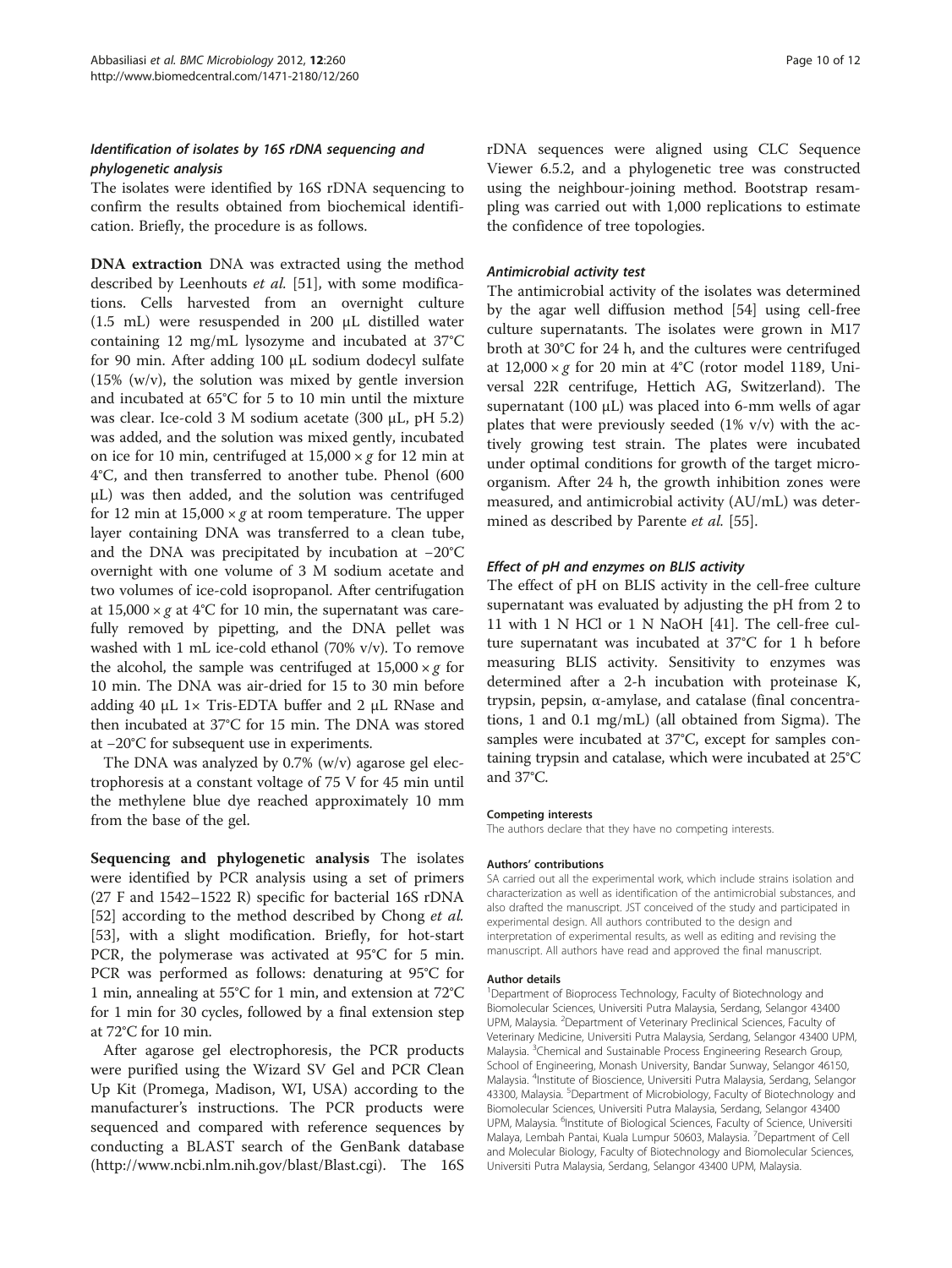<span id="page-10-0"></span>Received: 12 March 2012 Accepted: 17 October 2012 Published: 15 November 2012

- References
- Pal V, Jamuna M, Jeevaratnam K: Isolation and characterization of bacteriocin producing lactic acid bacteria from a South Indian Special dosa (Appam) batter. J Culture Collect 2005, 53–60.
- 2. Hansen EB: Commercial bacterial starter cultures for fermented foods of the future. Int J Food Microbiol 2002, 78:119–131.
- 3. Sghir A, Chow J, Mackie R: Continuous culture selection of bifidobacteria and lactobacilli from human faecal samples using fructooligosaccharide as selective substrate. J Appl Microbiol 1998, 85:769–777.
- 4. McKay LL, Baldwin KA: Applications for biotechnology: present and future improvements in lactic acid bacteria. FEMS Microbiol Lett 1990, 87:3–14.
- 5. Riley MA, Wertz JE: Bacteriocins: evolution, ecology, and application. Annu Rev Microbiol 2002, 56:117–137.
- 6. Osmanagaoglu O, Kiran F, Nes IF: A probiotic bacterium, Pediococcus pentosaceus OZF, isolated from human breast milk produces pediocin AcH/PA-1. Afr J Biotechnol 2011, 10:2070–2079.
- 7. Facklam R, Elliott JA: Identification, classification and clinical relevance of catalase-negative, Gram-positive cocci excluding the streptococci and enterococci. Clin Microbiol Rev 1995, 8:479–495.
- 8. Guessas B, Kihal M: Characterization of lactic acid bacteria isolated from Algerian arid zone raw goats'milk. Afr J Biotechnol 2005, 3:339–342.
- Jeevaratnam K, Jamuna M, Bawa A: Biological preservation of foods-Bacteriocins of lactic acid bacteria. Ind J Biotechnol 2005, 4:446–454.
- 10. Antara N, Sujaya I, Yokota A, Asano K, Aryanta W, Tomita F: Identification and succession of lactic acid bacteria during fermentation of 'urutan', a Balinese indigenous fermented sausage. World J Microbiol Biotechnol 2002, 18:255–262.
- 11. Dimitonova SP, Bakalov BV, Aleksandrova-Georgieva RN, Danova ST: Phenotypic and molecular identification of lactobacilli isolated from vaginal secretions. J Microbiol Immunol Infect 2008, 41:469–477.
- 12. Conter M, Muscariello T, Zanardi E, Ghidini S, Vergara A, Campanini G, Ianieri A: Characterization of lactic acid bacteria isolated from an Italian dry fermented sausage. Annali della Facoltà di Medicina Veterinaria-Università di Parma 2005, 25:167–174.
- 13. Mori K, Yamazaki K, Ishiyama T, Katsumata M, Kobayashi K, Kawai Y, Inoue N, Shinano H: Comparative sequence analyses of the genes coding for 16S rRNA of Lactobacillus casei-related taxa. Int J Syst Bacteriol 1997, 47:54–57.
- 14. Altuntas EG, Cosansu S, Ayhan K: Some growth parameters and antimicrobial activity of a bacteriocin-producing strain Pediococcus acidilactici 13. Int J Food Microbiol 2010, 141:28–31.
- 15. Leroy F, De Vuyst L: The presence of salt and a curing agent reduces bacteriocin production by Lactobacillus sakei CTC 494, a potential starter culture for sausage fermentation. Appl Environl Microbiol 1999, 65:5350–5358.
- 16. Papagianni M, Anastasiadou S: Pediocins: The bacteriocins of Pediococci. Sources, production, properties and applications. Microb Cell Fact 2009,  $8:1-16$
- 17. Coulibaly I, Dubois Dauphin R, Destain J, Thonart P: Characterization of lactic acid bacteria isolated from poultry farms in Senegal. Afr J Biotechnol 2008, 7:2006–2012.
- 18. Kashket ER: Bioenergetics of lactic acid bacteria: cytoplasmic pH and osmotolerance. FEMS Microbiol Lett 1987, 46:233–244.
- 19. Ahmed T, Kanwal R, Ayub N: Influence of temperature on growth pattern of Lactococcus lactis, Streptococcus cremoris. Biotechnol 2006, 5:481–488.
- 20. Ronald C: Powerful probiotic. Chicago: National Dairy Council; 2000:744–747.
- 21. Korhonen J, Van Hoek AHAM, Saarela M, Huys G, Tosi L, Mayrhofer S, Wright AV: Antimicrobial susceptibility of Lactobacillus rhamnosus. Benef Microbes 2010, 1:75–80.
- 22. Jansson S: Lactic acid bacteria in silage: growth, antibacterial activity and antibiotic resistance, Swedish University of Agricultural Sciences.; 2005.
- 23. Herreros M, Sandoval H, González L, Castro J, Fresno J, Tornadijo M: Antimicrobial activity and antibiotic resistance of lactic acid bacteria isolated from Armada cheese (a Spanish goats' milk cheese). Food Microbiol 2005, 22:455–459.
- 24. Zarazaga M, Sáenz Y, Portillo A, Tenorio C, Ruiz-Larrea F, Del Campo R, Baquero F, Torres C: *In vitro* activities of ketolide HMR3647, macrolides, and other antibiotics against Lactobacillus, Leuconostoc, and Pediococcus Isolates. Antimicrob Agents Chemother 1999, 43:3039–3041.
- 25. Tankovic J, Leclercq R, Duval J: Antimicrobial susceptibility of Pediococcus spp. and genetic basis of macrolide resistance in Pediococcus acidilactici HM3020. Antimicrob Agents Chemother 1993, 37:789–792.
- 26. Temmerman R, Pot B, Huys G, Swings J: Identification and antibiotic susceptibility of bacterial isolates from probiotic products. Int J Food Microbiol 2003, 81:1–10.
- 27. Danielsen M, Simpson P, O'Connor E, Ross R, Stanton C: Susceptibility of Pediococcus spp. to antimicrobial agents. J Appl Microbiol 2007, 102:384-389.
- 28. Halami P, Chandrashekar A, Nand K: Lactobacillus farciminis MD, a newer strain with potential for bacteriocin and antibiotic assay. Lett Appl Microbiol 2000, 30:197-202.
- 29. Liasi S, Azmi T, Hassan M, Shuhaimi M, Rosfarizan M, Ariff A: Antimicrobial activity and antibiotic sensitivity of three isolates of lactic acid bacteria from fermented fish product, Budu. Malaysian J Microbiol 2009, 5:33–37.
- 30. Zhou J, Pillidge C, Gopal P, Gill H: Antibiotic susceptibility profiles of new probiotic Lactobacillus and Bifidobacterium strains. Int J Food Microbiol 2005, 98:211–217.
- 31. Sybesma W, Hugenholtz J, De Vos WM, Smid EJ: Safe use of genetically modified lactic acid bacteria in food: Bridging the gap between consumers, green groups, and industry. Electron J Biotechnol 2006, 9:424-448.
- 32. Franklin TJ, Snow GA: Biochemistry and Molecular Biology of Antimicrobial Drug Action, Springer Verlag; 2005.
- 33. Sukumar G, Ghosh AR: Pediococcus spp.-A potential probiotic isolated from Khadi (an Indian fermented food) and identified by 16S rDNA sequence analysis. AfrJFood Sci 2010, 4:597–602.
- 34. Prasad J, Gill H, Smart J, Gopal PK: Selection and characterisation of Lactobacillus and Bifidobacterium strains for use as probiotics. Int Dairy J 1998, 8:993–1002.
- 35. Erkkilä S, Petäjä E: Screening of commercial meat starter cultures at low pH and in the presence of bile salts for potential probiotic use. Meat Sci 2000, 55:297–300.
- 36. Cakır I: Determination of some probiotic properties on Lactobacilli and Bifidobacteria, Ankara University Thesis of PhD; 2003.
- 37. Rodriguez-Palacios A, Staempfli HR, Duffield T, Weese JS: Isolation of bovine intestinal Lactobacillus plantarum and Pediococcus acidilactici with inhibitory activity against Escherichia coli O157 and F5. J Appl Microbiol 2009, 106:393–401.
- 38. Moreno I, Lerayer ALS, Baldini VLS, Leitão MFF: Characterization of bacteriocins produced by Lactococcus lactis strains. Braz J Microbiol 2000, 31:183–191.
- 39. Harmayani E, Bachruddin Z: Production and Extraction Of Antibacterial Bacteriocin from Pediococcus sp. NWD 015. Indones J Biotechnol 2011, 11:921–927.
- 40. Abbasiliasi S, Ramanan RN, Tengku Ibrahim TA, Shuhaimi M, Rosfarizan M, Ariff A: Partial characterization of antimicrobial compound produced by Lactobacillus paracasei LA07, a strain isolated from Budu. Minerva Biotec 2010, 22:75–82.
- 41. De Vuyst L. Vandamme EJ: Bacteriocins of lactic acid bacteria. London: Blackie Academic and Professional; 1994.
- 42. Albano H, Todorov SD, van Reenen CA, Hogg T, Dicks LMT, Teixeira P: Characterization of two bacteriocins produced by Pediococcus acidilactici isolated from "Alheira", a fermented sausage traditionally produced in Portugal. Int J Food Microbiol 2007, 116:239–247.
- 43. Ray S, Kim W, Johnson M, Ray B: Conjugal transfer of a plasmid encoding bacteriocin production and immunity in Pediococcus acidilactici H. J Appl Microbiol 1989, 66:393–399.
- 44. Korenblum E, Der Weid I, Santos A, Rosado A, Sebastian G, Coutinho C, Magalhaes F, Paiva M, Seldin L: Production of antimicrobial substances by Bacillus subtilis LFE-1, B. firmus H2O–1 and B. licheniformis T6–5 isolated from an oil reservoir in Brazil. J Appl Microbiol 2005, 98:667-675.
- 45. Khalil R, Elbahloul Y, Djadouni F, Omar S: Isolation and partial characterization of a bacteriocin produced by a newly isolated Bacillus megaterium 19 strain. Pakistan J Nutr 2009, 8:242–250.
- 46. Wright C, Klaenhammer T: Survival of Lactobacillus bulgaricus during freezing and freeze-drying after growth in the presence of calcium. J Food Sci 1983, 48:773–777.
- 47. Gilliland S, Staley T, Bush L: Importance of bile tolerance of Lactobacillus acidophilus used as a dietary adjunct. J Dairy Sci 1984, 67:3045–3051.
- 48. Baeur A, Jkirby W, Turck M: Antibiotic susceptibility testing by standardized single disc method. Am J Clinl Pathol 1966, 45:493-496.
- 49. Vlková E, Rada V, Popelarova P, Trojanová I, Killer J: Antimicrobial susceptibility of bifidobacteria isolated from gastrointestinal tract of calves. Livestock Sci 2006, 105:253–259.